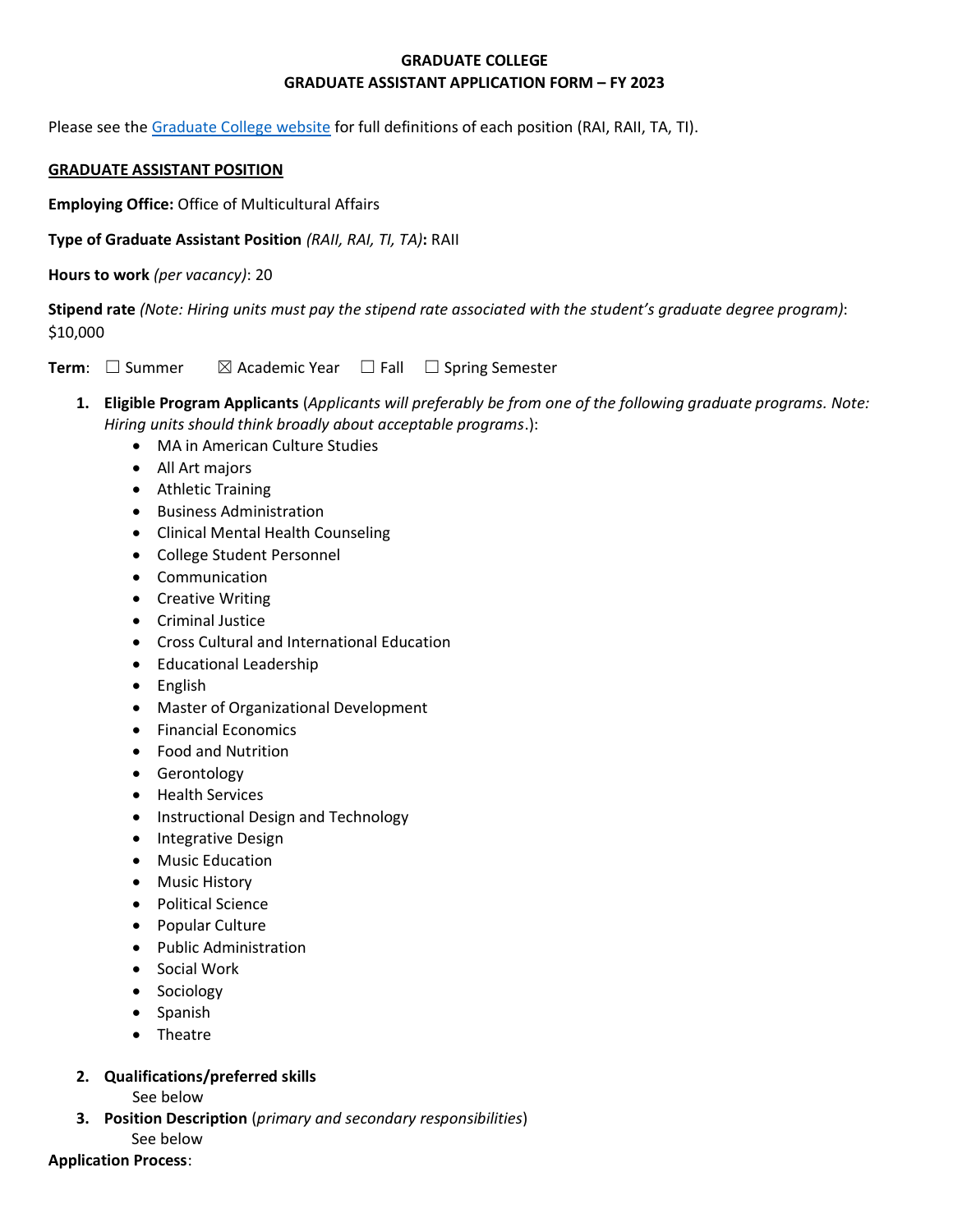Applicants wishing to apply for this Graduate Assistant position must: 1) be admitted or accepted for admission as a fulltime student in a graduate program at BGSU; and 2) remain in academic good standing to maintain the position.

- 1. **To apply for this position, send the following materials**: Cover letter, resume/cv, statement about your commitment to Diversity, Equity, and Inclusion
- 2. **Send GA application materials to**: The Office of Multicultural Affairs and LGBTQ+ Programs; OMA@bgsu.edu
- 3. **GA position application due date**: June 16, 2022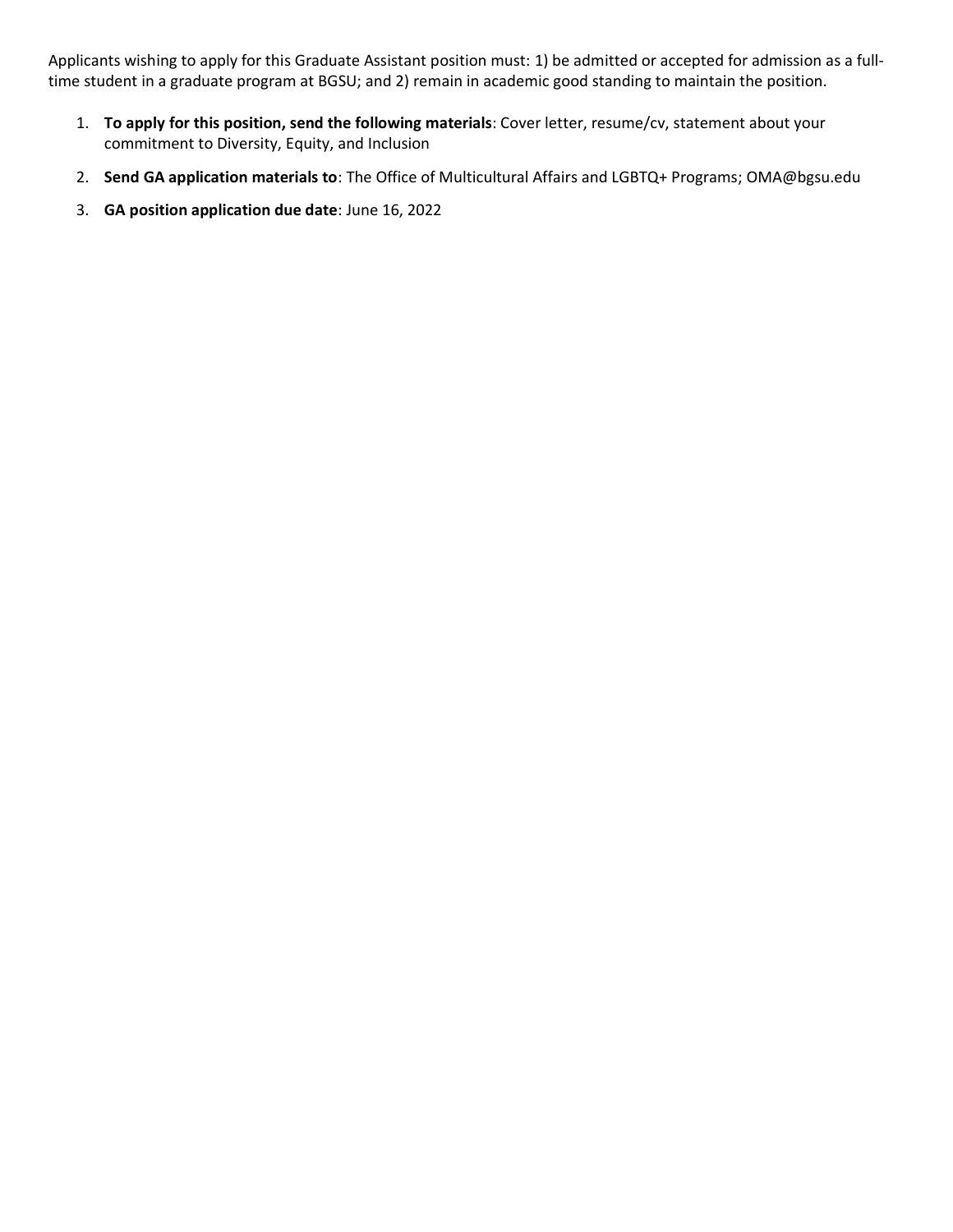### **Position Description:**

TheGraduate CoordinatorforLGBTQ+Programs isa20hourperweekgraduate assistantship in which theGAwill coordinate and facilitate training and education programs and advise student mentorship and leadership initiatives. This GA is a member of the Division of Diversity and Belonging, which has a central mission to create inclusive and affirming environments to retain diverse populations of students, faculty, and staff at BGSU. This GA will report to the Assistant Director for Diversity Education and Resource Centers.

# **Major Responsibilities Include:**

- Co-coordinateandfacilitatetheSafeZoneprogramandotherLGBTQ+-relateddiversityeducation
- Co-coordinate social justice related diversity programming/education
- Co-coordinatetheLGBTQ+ResourceCenterspaceandLGBTQ+studentmentoringandsupport
- Co-advise the Queer/Trans Student Union
- Serve as a member of one of the identity-based graduation ceremony planning committees
- Work closelywith other OMA graduate assistants
- Participate in staffmeetings

## **Additional Responsibilities Include:**

• Other duties asassigned

# **Features/Culture of the Office:**

Thestudentinthispositionwillhavealotofcontactwithundergraduatestudentsandwillbecrucialtothesuccess of LGBTQ+ programs and the Office of Multicultural Affairs. This student will work closely with the Assistant Director for Diversity Education and Resource Centers but will also have the opportunity to collaborate with all OMAcolleaguesandwork independently,whenappropriate. Thispositionwillrequiresomenight/weekend responsibilities, but flextime is encouraged.

# **Time Commitment:**

- 20 hours perweek
- Evening coverage of the LGBTQ+Resource Center and Multicultural Student Center one evening per week
- Evening/Weekend programming responsibilities occasionally (especially during LGBTQ+ History Month, Rainbow Days, and Gender Awareness Days)
- The start date for this position is August  $1<sup>st</sup>$
- Standard CSP contract

## **Benefits/Compensation:**

- CSP Stipendamount
- Tuition assistance atstandard CSP rate
- Professionaldevelopment:DependentupontheneedsoftheGAandavailabilityoffunding

### **Prerequisite Knowledge/Skills:**

- Candidate must have a Strong understanding of historical and contemporary Lesbian, Gay, Bisexual, Transgender, Queer issues(required)
- Demonstrated advocacy forthe LGBTQ+ community (required)
- Diversity,Equity,Inclusioneducationandprogrammingfacilitationknowledge/skills/experience (required)